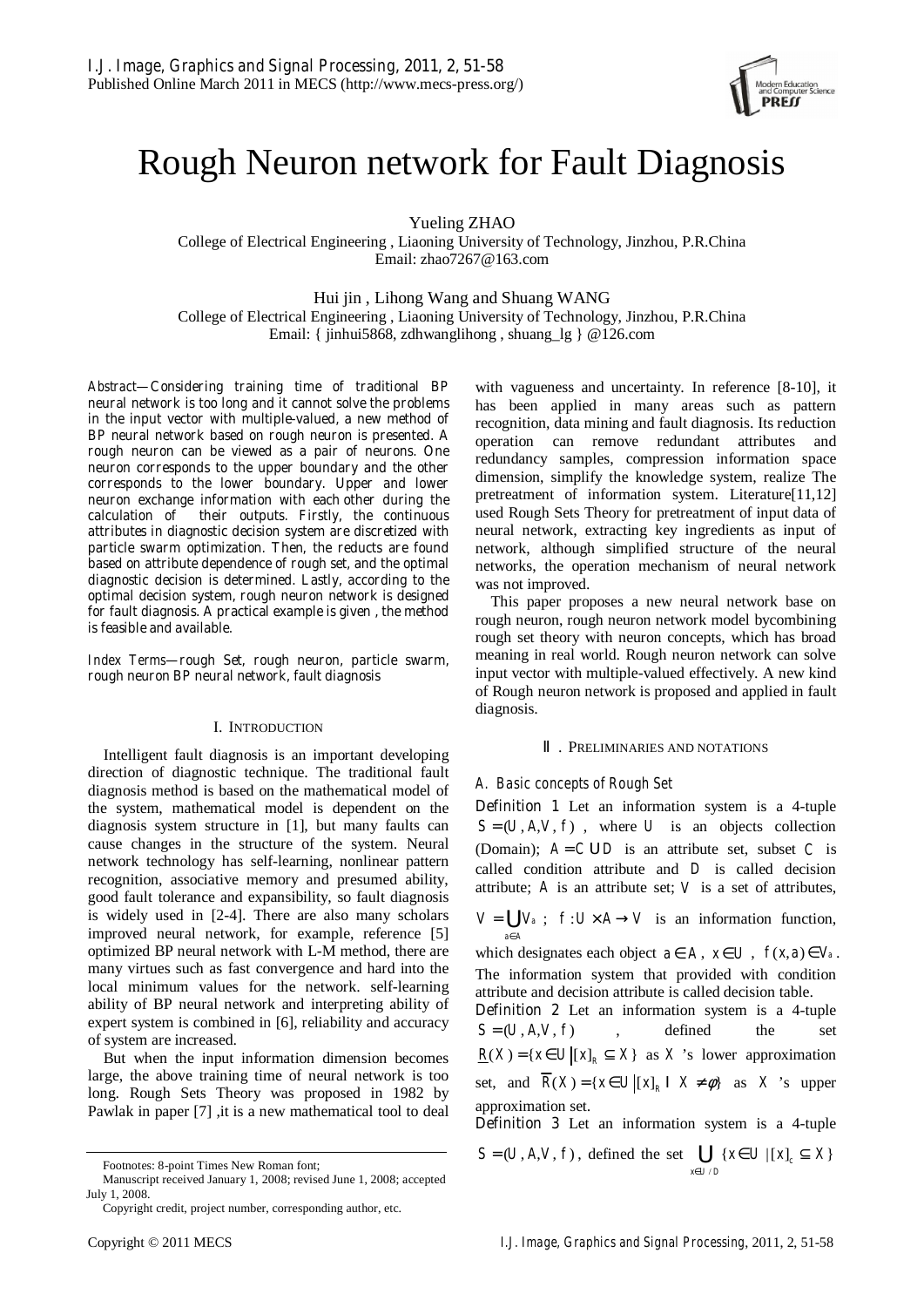as positive region of set *D* in set *C* , marks as  $POS_{NDC}(IND(D))$  or  $POS_{C}(D)$ .

**Definition 4** Let an information system is a 4-tuple  $S = (U, A, V, f)$ ,  $A = C \, \mathbf{U} \, D$  and the dependability between *D* and *C* is defined:  $k = \gamma_c(D) = \frac{POS_c(D)}{U}$ . For the attribute of  $c \in C$ , if  $\gamma_c(D) = \gamma_c - c(D)$ , then attribute *c* is redundant attribute which is relative to decision-making attribute *D* . Or it is indispensable attribute. Under the importance of *C* relative to *D* , attribute *c* is defined:  $SSGF(c, C, D) = \gamma_c(D) - \gamma_c - c(D)$ . If any attribute is indispensable in *C* relative to *D* , then *C* and *D* are independent.

**Definition 5** Let an information system is a 4-tuple  $S = (U, A, V, f)$ ,  $A = C \cup D$  and  $P \in C$ . If *P* and *D* are independent, and  $\gamma_c(D) = \gamma_n(D)$ , then *P* is called *C* 's relative reduction of *D*, and marks as  $RED(C)$ .

## *B. Rough Neuron*

A rough neuron in reference [13] can be regarded as consist of two ordinary neurons, one of them is called the upper boundary  $\overline{r}$ , the other is called the lower boundary *r* , as shown in figure 1.



Figure.1 Rough neuron.

The input of a conventional, lower, or upper neuron is calculated using the weighted sum as:

$$
input_i = \sum_j \omega_{ji} \times output_j \tag{1}
$$

where *i* and *j* are either the conventional neurons or upper/lower neurons of a rough neuron. The outputs of a rough neuron r is calculated using a transfer function as:

$$
output_{r} = \max(f(input_{r}), f(input_{r}))
$$
 (2)

$$
output_{\underline{r}} = \min(f(input_{\underline{r}}), f(input_{\underline{r}}))
$$
 (3)

The output of a conventional neuron  $i$  is simply calculated as:

$$
output_i = f(input_i) \tag{4}
$$

The connection between the upper boundary and the lower boundary represents information exchange, there are three kinds of connection between a rough neuron and another rough neuron, as shown in figure 2, Where figure 2-a shows fully connected between rough neuron *r* and *s* ; figure 2-b shows rough neuron *r* incents rough neuron *s* ; figure 2-c shows rough neuron *r* inhibits rough neuron *s* .



Figure 2. Rough neurons connection graph.

When the connection between neurons is existent, input formula of the upper boundary or the lower boundary neurons can be expressed as  $I_i = \sum \omega_i \times O_i$ , neuron *i* and neuron *j* may be classic neuron, also can be the upper boundary or the lower boundary of rough neuron. Output formula of rough neuron can be expressed as  $O_r = \max\{f(I_r), f(I_r)\}\;$ ,  $O_r = \min\{f(I_r), f(I_r)\}\;$ , function *f* using Sigmoid function.

## *C. Rough Neuron BP Neural Network*

Rough neural network is the neural network which enabled the input value that considered an accidental error by having a revolving underwriting facility neuron into input with a rough set theory. It gets possible to handle uncertain data than a rough neuron. I can think about a rough neuron in rough neural network like a pair of a neuron. Therefore I can gain the favor by a rough set theory as a rough neuron and define two normal neuron as revolving underwriting facility neuron of one and take a lower limit of input as the other with an upper limit of input including an accidental error for one input as input of revolving underwriting facility neuron.

According to the traditional BP neural network, input value of each neuron is a precise value, but it may be two values or multiple values in some practical problems. Rough BP neural network can solve these problems. It is similar with traditional BP network, consists of threelayered feed forward network, namely: input layer, hidden layer and output layer, using fully connected between each layer. As shown in figure 3, input layer consists of rough neurons, each rough neuron is consist of two ordinary neurons, hidden layer or output layer is consist of ordinary neuron.



#### . ATTRIBUTE DISCRETIZATION BASED PSO

Rough Sets Theory only deal with discretized data, so the continuous attribute should be discretized at first, then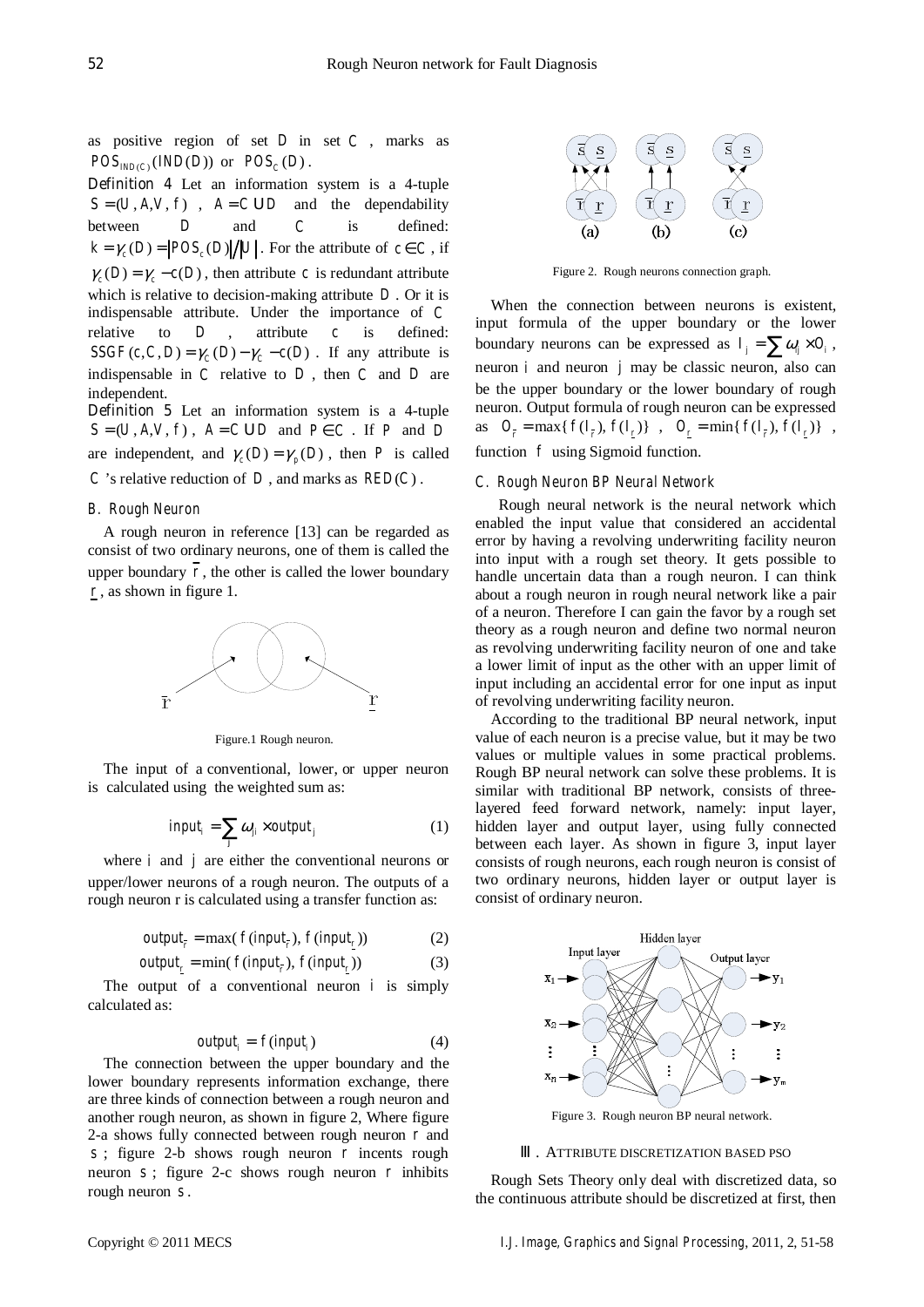reduction by using Rough Sets Theory. Meanwhile, it is very important to increase running speed of learning algorithm in next step, reduce actual space requirements and time consumption of algorithm, improve clustering ability.

# *A. Definition of Generalized Discretization*

The main point of the existing discretization definition [14] is that condition attribute space is split using selected cuts. The existing discretization methods [14-17] always try to find the best cutting set. When the attributes are interval values, it is difficult to find the cutting set. So it is necessary to generalize the existing definition of discretization. The following description gives the generalized discretization definition.

Decision system  $S = (U, C \cup D)$ , where  $U = \{x, x, \dots x\}$  is a finite object set, and subsets  $C = \{a, a_{\gamma}, \cdots a_{\mu}\}$  and *D* are called as condition attribute set and decision attribute set respectively.  $V_a$ is value domain of attribute,  $V_d = \{1, 2, \dots, r(d)\}$  and  $r(d)$  are numbers of decision classes.

The point  $(a, c)$  can be defined as breakpoint *c* in *a* , where  $a \in C$  and  $c \in R$  (*R* is set of real numbers),  $∀ a ∈ C$ , set of breakpoint { $(a, c_1^a), (a, c_2^a), \cdots, (a, c_{m_a}^a)$ } in  $V_a = [l_a, r_a] \subset R$  is defined as class  $P_a$  of value domain  $V_{a}$ .

$$
P_a = \{ [(c_0^a, c_1^a), (c_1^a, c_2^a), \cdots, (c_{m_a}^a, c_{m_{a+1}}^a)] \}
$$
(5)

$$
l_a = c_0^a < c_1^a < \dots < c_{m_a}^a < c_{m_{a+1}}^a = r_a \tag{6}
$$

$$
V_a = [(c_0^a, c_1^a) \mathbf{U} (c_1^a, c_2^a) \mathbf{U} \cdots \mathbf{U} (c_{m_a}^a, c_{m_{a+1}}^a)] \tag{7}
$$

For a  $\forall$   $P = UP_a$ , the new decision table is defined as  $S^P = (U, C^P \cup \{d\})$  and  $C^P = \{a^P : a^P(x) = i \Leftrightarrow a(x) \in [c_i^a, c_{i+1}^a] \}$ , where  $x \in U$  and  $i \in \{0, \dots, m\}$ .

The nature of discretization can be attributed to the choice of breakpoint, which it is space division for condition attributes. The m-dimensional space is divided into a finite regions. The object in each region is same value of decision-making.

## *B. Discretization based PSO*

Particle swarm optimization is used to search the breakpoint of continuous attribute for achieving optimal cut sets. In reference [18-19], Particle swarm optimization algorithm is a computation intelligence technique, inspired by social behavior of birds flocking. It is advocated by Eberhart and Kennedy. All the particles are in search of the solution space, each particle has its own position and velocity, both are expressed by vector. Each position vector of particle represents a solution of optimization problem, by substitution of it into the objective function can get an adaptive value. Decision attribute support degree of rough set theory is used as the optimization objective, preliminarily divide the condition attributes at first, then continuously adjust each divide point. If taking initial divide point as a particle, the process of continuous attributes discretization can be considered particles in search of optimal attribute values.

Speed and position formula below:

$$
v[] = \omega \cdot v[] + c_1 \cdot rand(\cdot) \cdot (G_{best}[] - present[]) + c_2 \cdot rand(\cdot) \cdot (P_{best}[] - present[]) \tag{8}
$$
  
present[] = present[] + v[] (9)

Where  $\nu$ [] is particle velocity,  $n \times M$  matrix. *n* is number of particles, namely population size. *M* is solution space dimension,  $c_1, c_2$  is accelerate constants respectively, take positive number. *rand* [0,1] is random number in the range of [0,1] , *present*[] is currently particle position,  $n \times M$  matrix.  $\omega$  is inertia weight.

Decision system  $S = (U, C \cup D)$  where  $U = \{x_1, x_2, \dots, x_n\}$  is the set of object, quality of classification  $a_R(X) = \frac{card(R_-(X))}{card(U)}$  is a overall measure of

the classification ability of decision table.

When particle swarm optimization algorithm is adopted, the initial division points are defined as the particles, where  $C = \{c_1, c_2, \dots, c_n\}$  is condition attribute of decision table,  $c_i$  ( $i = 1, 2, \dots, n$ ) is optimization parameters. Quality of classification is a discrete indicator of optimization  $f(x)$ , the support of decisionmaking attributes keep without changing in Condition attributes. Every continuous attribute is discreted, the optimal solution of algorithm is particle final state.

Main algorithms are as follows:

Setting maximum iterations and iterative end conditions.

Initialize particle swarm, discretize decision table using each particle. Then, calculate the incompatibility degree and support degree of decision table, take them as fitness of each particle.

Memory individuals and groups corresponding to position of the best fitness, according to formula (8) and (9) in search of better breakpoint.

If it reaches the end condition, then it should jump step ; if it fails to reach the maximum iterations of presupposition, then it should repeat .

Judge the end condition, if it fails to reach it, then it should  $n = n + 1$  and return step

Take the optimal particle as a discrete point to divide decision table. The decision table of discretization is shown as TABLE .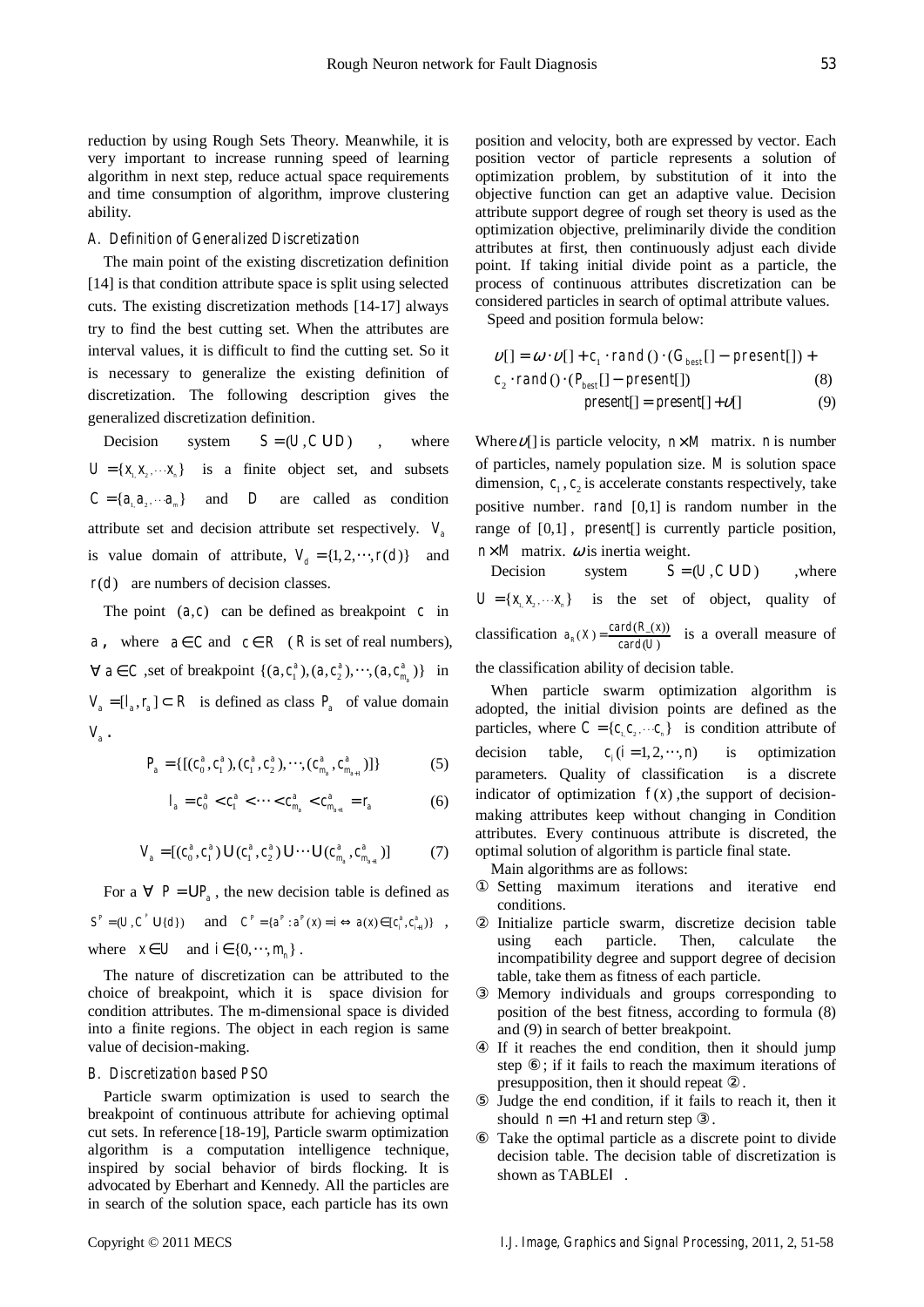## . FAULT DIAGNOSIS BASED ON ROUGH NEURON

#### *A. Rough Neuron Network System*

Firstly, the continuous attributes in diagnostic decision system are discretized with particle swarm optimization. Then, the reducts are found based on attribute dependency degree of rough set theory, and the optimal decision system is determined and applied in fault recognition. The basic idea is shown in Figure 4.



Figure 4. Rough neuron network system.

#### *B. Data Discretization and Reduction*

In large rotating machinery, rotor imbalance is a kind of common faults. A turbine fault diagnosis example is presented in [20], there are 11 symptoms, using "trainingtest" method, divides given data set into training data set and test data set (respectively random distribution according to 70% and 30%). According to section 4 sample data are discretized with particle swarm optimization. A decision table is obtained after discretization, as shown in TABLE , no fault expressed by 0 and fault expressed .

TABLE I. DECISION TABLE OF DISCRETIZATION

|                |                |              |             |                |                | Symptom        |                |                |    |              |                | Fault        |
|----------------|----------------|--------------|-------------|----------------|----------------|----------------|----------------|----------------|----|--------------|----------------|--------------|
| U              | s,             | s,           | S,          | s,             | s.             | Ś,             | s,             | s,             | s, | $S_{44}$     | $S_{44}$       | D            |
| 1              | 4              | 0            | o           | 0              | $\overline{2}$ | 0              | 5              | o              | o  | $\mathbf{1}$ | $\overline{0}$ | $\mathbf{1}$ |
| $\overline{c}$ | 4              | $\mathbf 0$  | 0           | 0              | 2              | 0              | 3              | 0              | 0  | 1            | 0              | 1            |
| 3              | 2              | 0            | 0           | 0              | $\hat{z}$      | 0              | 5              | 0              | 0  | 1            | 0              | 1            |
| 4              | 4              | 0            | 0           | $\mathbf{1}$   | 2              | 0              | 5              | Ō              | Ō  | 1            | 0              | 1            |
| 5              | 2              | $\bf{0}$     | 0           | 0              | 2              | 0              | 4              | 0              | 0  | 1            | 0              | 0            |
| 6              | $\overline{2}$ | 4            | 0           | 4              | 0              | $\overline{c}$ | 2              | 2              | 0  | 0            | $\overline{c}$ | 0            |
| 7              | $\overline{2}$ | 4            | 0           | 4              | 0              | 2              | 2              | 1              | ٥  | 0            | 3              | 0            |
| 8              | 3              | 4            | $\mathbf 0$ | 4              | $\mathbf 0$    | 1              | $\overline{2}$ | $\overline{c}$ | 0  | $\mathbf 0$  | $\overline{2}$ | $\bf{0}$     |
| 9              | 1              | 4            | 0           | 3              | 0              | 1              | 2              | 1              | 0  | 0            | 1              | 1            |
| 10             | $\mathbf{1}$   | 4            | $\bf{0}$    | 4              | 0              | 4              | 0              | 2              | 0  | $\bf{0}$     | 3              | 0            |
| 11             | $\mathbf 0$    | 4            | $\mathbf 0$ | 4              | 0              | 4              | 0              | $\overline{c}$ | 0  | 0            | 2              | 0            |
| 12             | $\bf{0}$       | 4            | 0           | $\overline{2}$ | 0              | 4              | 0              | 1              | 0  | 0            | 1              | 0            |
| 13             | 1              | 2            | 0           | 2              | 0              | 0              | 2              | 0              | 0  | 0            | 0              | 0            |
| 14             | $\mathbf{1}$   | 3            | $\mathbf 0$ | 3              | 0              | 0              | 0              | 0              | 0  | 0            | 0              | 0            |
| 15             | $\mathbf{1}$   | 4            | 0           | 4              | 0              | $\overline{2}$ | 0              | 0              | 0  | 0            | 3              | 0            |
| 16             | $\mathbf{1}$   | 4            | 0           | 4              | 0              | 4              | 0              | Ō              | Ō  | 0            | 3              | 0            |
| 17             | $\mathbf{1}$   | 2            | 0           | 4              | 0              | 4              | 0              | 0              | 0  | 0            | 3              | 0            |
| 18             | 3              | 1            | o           | 1              | 1              | 0              | 0              | o              | o  | 0            | 1              | 0            |
| 19             | 4              | $\mathbf{1}$ | 0           | 1              | 0              | 0              | 0              | 0              | 0  | 0            | $\overline{2}$ | 0            |
| 20             | 4              | 4            | 0           | $\overline{2}$ | 0              | 0              | 2              | 1              | Ō  | 0            | 3              | $\mathbf{1}$ |
| 21             | 4              | 4            | 0           | 3              | 0              | 0              | 2              | 1              | 0  | 0            | 2              | 1            |

Attribute reduction is deleting the unnecessary condition attribute. Thus after analyzing we get condition attribute in reduction for decision rules of decision attribute. And people hope to get fewer conditions of reduction results if possible or get fewer decision rules. According to the definition of attribute dependability, in the information system the importance of any attribute  $a \in C - P$  is  $SIG(a, P, D) = \gamma(P \mathbf{U}{a}, D) - \gamma(P, D)$ . Visibly if  $SIG(a, P, D)$  is greater and *P* is known, attribute *a* relative to decision attribute *D* is more important. Let an information system is  $S = (U, C \cup D, V, f)$ , core attribute set is *CORE* and attribute reduction set is  $RED(U)$ , specific algorithm is as follows:

 Get core attribute set *CORE* of condition attribute and the dependability  $y_i$  of attribute *C* relative to attribute *D* .

Get the dependability  $y_2$  of core attribute set *CORE* relative to attribute *D*. If  $y_2 = y_1$ , then jump, else let  $C' = C - RED(U)$ .

 Get attribute importance of each attribute in *C* ' and sort them by ascending order, maximum in them will be added to  $RED(U)$  .

Get the dependability  $y_3$  of  $RED(U)$  relative to attribute *D*. If  $y_3 < y_2$ , then delete the attribute which is just added to  $RED(U)$  and return, else return .

Delete redundant condition attribute in *RED(U)*, at last a reduction can be obtained.

Reduct table 1 by using above method, core attribute set is  ${S_7}$ , the original decision table of condition attribute can be reduction for  $\{S_2, S_4, S_7\}$ .

In the process of discretization, cut sets of each attribute can be obtained, such as 0.1 is a breakpoint of  $\{S_7\}$ , according to the code rule  $[0.06, 0.10)$  is class 1 and  $[0.10, 0.34)$  is class 2. So the actual data should be 1 class 1, or class 2? According to the code rule, it should be for class 2, but if considering the error in data acquisition process, the breakpoint may actually be assigned to class 1. If the collected data meets the following formula:  $|\lambda - \alpha|/|\beta - \alpha| < \varepsilon$ , where  $\lambda$  is actual numerical value,  $\alpha$  and  $\beta$  denote respectively numerical value which based on discretization cut sets  $\lambda$ located in upper and lower classes of numerical interval,  $\epsilon$  is error rate and  $\epsilon$  = 0.05 in this experiment. So after discretization the collected data can be considered two values, not s single value. If it does not meet that error formula, it can be changed into two equal values. Then it will meet the input form of rough neuron. So after discretization  $0.1$  should be " $1, 2$ ". According to the above method, discrete value of the minimum attribute set  $\{S_2, S_4, S_7\}$  as shown in TABLE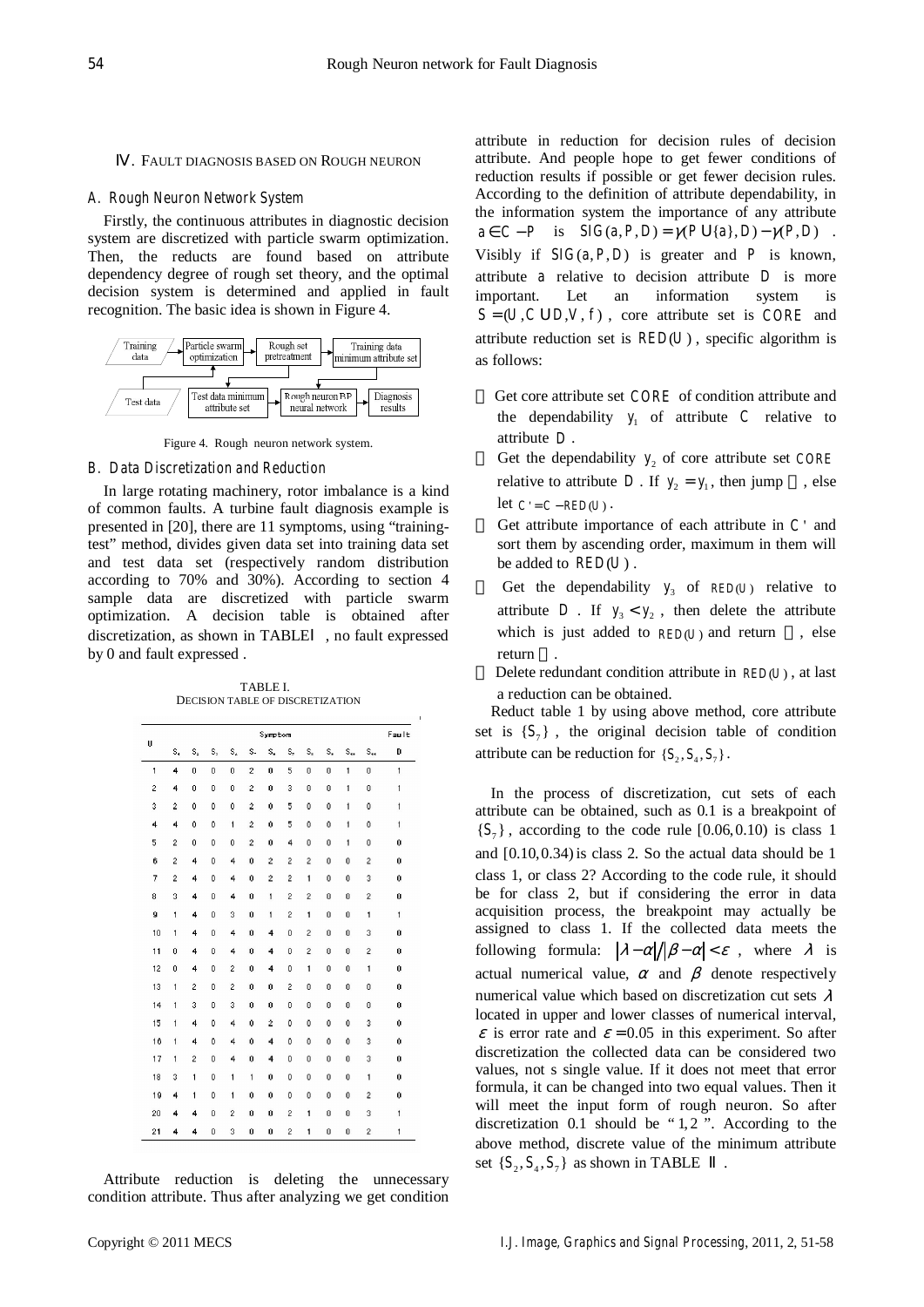TABLE II. DECISION TABLE OF REDUCING

|                | Symptom | Fault          |      |              |  |
|----------------|---------|----------------|------|--------------|--|
| U              | S,      | s,<br>S,       |      | D            |  |
| $\mathbf{1}$   | Ō       | 0              | 5    | $\mathbf{1}$ |  |
| $\overline{c}$ | 0       | 0              | 3    | 1            |  |
| 3              | 0       | 0              | 5    | 1            |  |
| 4              | Ō       | $\mathbf{1}$   | 5    | 1            |  |
| 5              | 0       | 0              | 4    | 0            |  |
| 6              | 4       | 4              | 1, 2 | 0            |  |
| 7              | 4       | 4              | 1, 2 | 0            |  |
| 8              | 4       | 4              | 1, 2 | 0            |  |
| g              | 4       | 3              | 1, 2 | 1            |  |
| 10             | 4       | 4              | 0    | 0            |  |
| 11             | 4       | 4              | 0    | 0            |  |
| 12             | 3,4     | $\overline{c}$ | 0    | 0            |  |
| 13             | 2,3     | 2              | 1, 2 | 0            |  |
| 14             | 3       | 3              | 0    | Ŏ            |  |
| 15             | 3       | 4              | 0    | 0            |  |
| 16             | 4       | 4              | 0    | 0            |  |
| 17             | 2, 3    | 4              | 0    | 0            |  |
| 18             | 1       | 1              | 0    | 0            |  |
| 19             | 1       | 1              | 0    | 0            |  |
| 20             | 3,4     | 2              | 2    | 1            |  |
| 21             | 3,4     | 3              | 2    | 1            |  |

*C. Diagnosis Analysis based Rough Neuron Network* 

# (1) BP neural network

Number of neurons in neural network hidden layer directly relates to the network performance, BP neural network through the comparison of figure 5 before reduction, when number of neurons in hidden layer is 25, misclassification rate is almost 0;



Figure 5. Misclassification rate before reduction.

Let BP neural network without Rough Sets reducts are model BP and network output value is  $Y_1$ ;

TABLE III. DIAGNOSIS RESULT OF MODEL BP NEURAL NETWORK

|  |                                           | ıο |  |
|--|-------------------------------------------|----|--|
|  | 0.0002 0.0000 0.0055 0.0055 0.9880 0.9892 |    |  |

Then Error curve of BP model(Figure 6).



Figure 6. Error curve of BP model

# (2) Rough set and BP neural network

let BP neural network with Rough Sets reduct is model RSBP1 and network output value is  $Y_2$ ;

BP neural network through the comparison of figure 7 after reduction, number of neurons in hidden layer should be 6.



Figure 7. Misclassification rate after reduction

TABLE IV. DIAGNOSIS RESULT OF MODEL RSBP1



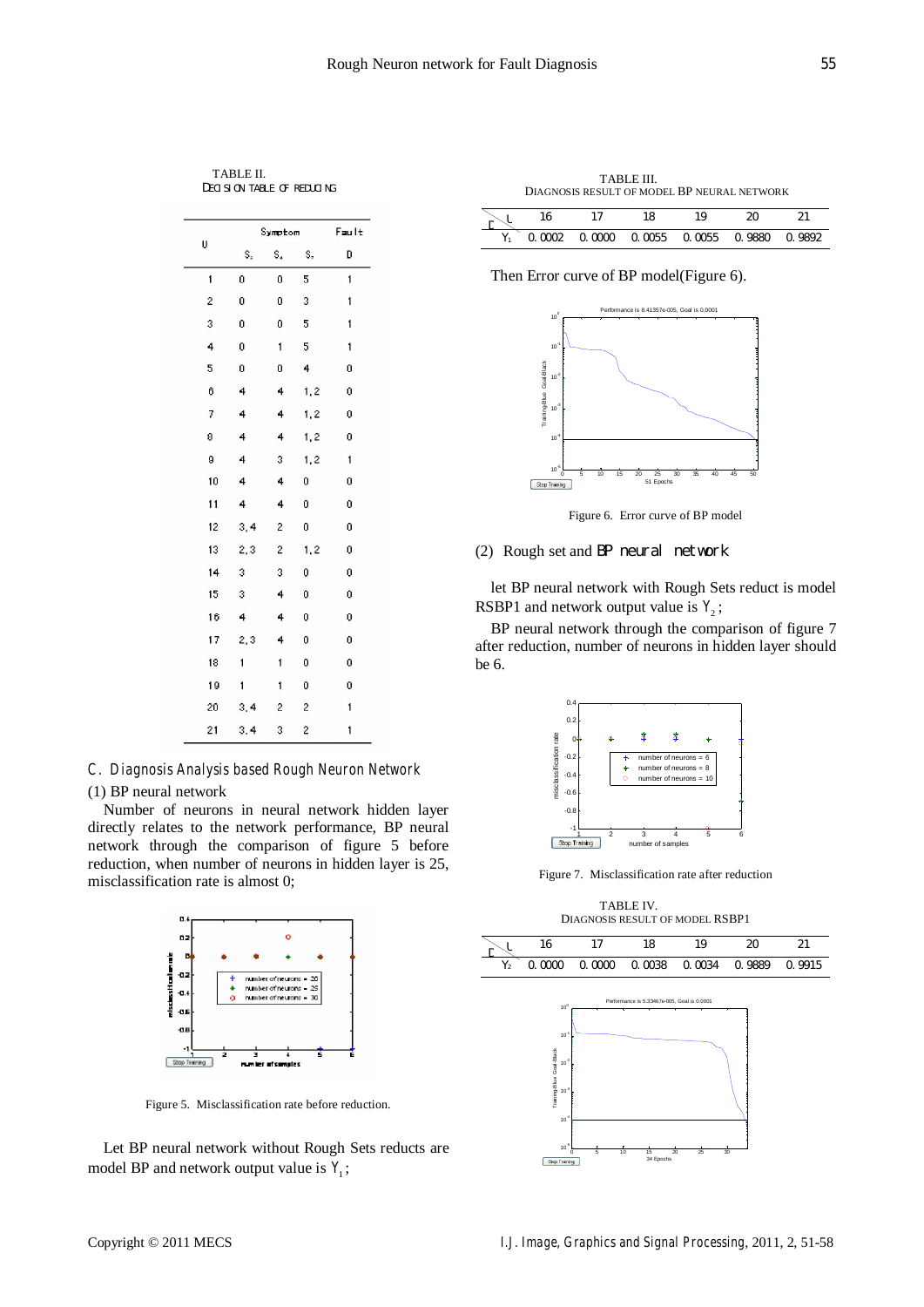Figure 8. Error curve of model RSBP1

(3) Rough neuron BP neural network

Let rough BP neural network with rough set reduct is model RSBP2 (shown in Figure.9).



Figure 9. Rough neuron BP neural network

For training sample of No.  $p(p=1,2,\dots,P)$ , Input of No. *i* rough neuron is property values which is conditional property of No. *i* in input state of No. *p*. The value is denoted as  $x_{pi} = (x_{pi}, \overline{x_{pi}})$ . Then the ouput of No. *i* rough neuron :

$$
\underline{z_{pi}} = \min(f(\underline{x_{pi}}), f(\overline{x_{pi}}))
$$
\n(10)

$$
\overline{z_{pi}} = \max(f(\underline{x_{pi}}), f(\overline{x_{pi}}))
$$
\n(11)

Input layer of rough neurons is fully connected with the hidden layer of neurons . So input of hidden layer in No. *j* :

$$
r_{pj} = \sum_{i=1}^{n} \left( \underline{\omega}_{ji} \cdot \underline{z}_{pi} + \overline{\omega}_{ji} \cdot \overline{z}_{pi} \right) + \theta_{j}
$$
 (12)

Where  $\omega_{ji}$  and  $\overline{\omega_{ji}}$  is the connection weights of lower limit and upper limit , hidden layer of No. *j* and input layer of No. *i* respectively.

$$
o_{pj} = g(r_{pj})
$$
 (13)

Let  $v_{ki}$  is the connection weights in neuron of ouput layer NO. *k* and hidden layer No. *j* ,  $\theta_k$  is threshold, Then the ouput of ouput layer No. *k* :

$$
y_{pk} = h(\sum_{j=1}^{m} v_{kj} o_{pj} + \theta_k)
$$
 (14)

Where  $f()$ ,  $g()$ ,  $h()$  is transfer function of Input layer, hidden layer and output layer respectively. Let

 $f(\cdot)$  is 1,  $g(\cdot)$  is function of *Sigmoid*,  $h(\cdot)$  is function of *purelin* .

The network error is defined as:

$$
E = \frac{1}{2} \sum_{p=1}^{P} \sum_{k=1}^{l} (d_{pk} - y_{pk})^2
$$
 (15)

According to the steepest gradient descent method, the weights is varied along the negative gradient direction of the error function. The correction formula of weight value is derived as :

Ouput layer:

$$
v_{kj}(t+1) = v_{kj}(t) + \eta \delta_{pk} o_{pj} \tag{16}
$$

$$
\delta_{pk} = c_k (d_{pk} - y_{pk})
$$
\n(17)

Hidden layer

$$
\underline{\omega}_{ji}(t+1) = \underline{\omega}_{ji}(t) + \eta' \delta'_{pj} z_{pi}
$$
 (18)

$$
\overline{\omega_{ji}}(t+1) = \overline{\omega_{ji}}(t) + \eta' \delta'_{pj} \overline{z_{pi}}
$$
 (19)

$$
\delta^{\prime}_{\ \, pj} = -\frac{e^{-r_{pj}}}{1 + e^{-r_{pj}}} \sum_{k=1}^{n} \delta_{pk} v_{kj} \tag{20}
$$

Where  $\eta$ ,  $\eta'$  is learning factor respectively

TABLE V.

Let network output value is  $Y_3$ ; so model RSBP2 of actual output as shown in TABLE .



Figure10. Error curve of model RSBP2

Three models of error curve as shown in figure 7, 8 and 10, obviously model BP neural network reaches minimum error after 51 steps and model  $RSBP<sub>1</sub>$  reaches minimum error after 34 steps. Both the result completely consistent, but the latter neural network has simple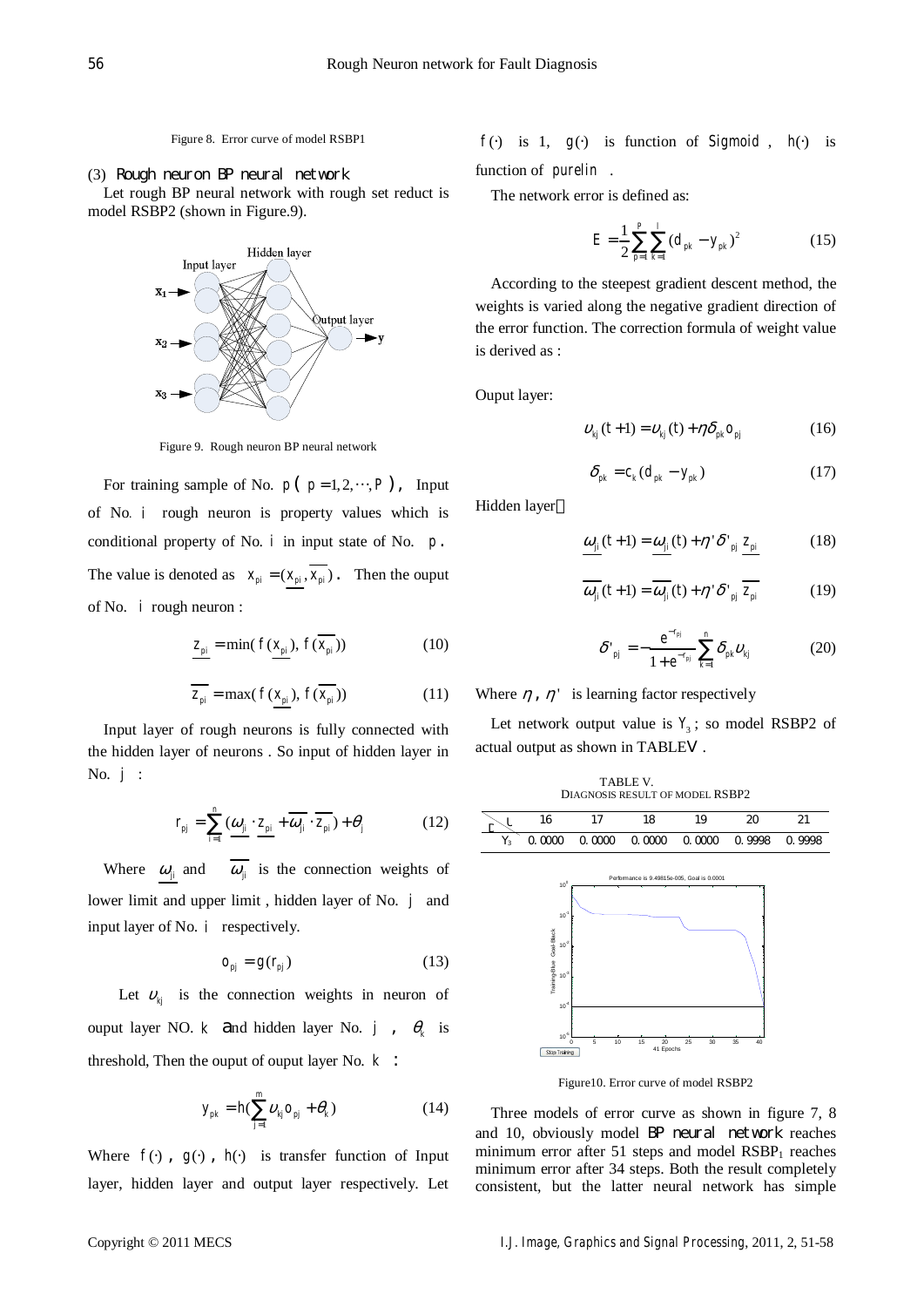#### . CONCLUSION

There are differences between traditional BP neural network and neuronal network that inputs data possessing. Neural network based on rough neurons is proposed in this paper, and given a rough neuron network structure. But due to rough set only can deal with discrete attribute, in the process of continuous attributes discretization, some characteristic data may be classified roughly, not an exact value. If these characteristic data are still taken as traditional BP neural network's input, it has to lose information. Rough neuron neural network compatible with multiple-valued input information by using rough neurons instead of traditional neurons, This also accord with the actual situation. The simulation results show that the complicated network structure leads to the running time of growth, the diagnostic accuracy is higher than the other model.

## ACKNOWLEDGMENT

This work was supported by National Nature Science Foundation of Liaoning Province (NO.20071096), Educational Commission of Liaoning Province (NO. 2009A358)

#### **REFERENCES**

- [1] ZHENG X X, QIAN F. Research and development of fault diagnosis methods for dynamic system. Control and Instruments in Chemical Industry, 2005, 32(4): 1-7.
- [2] FENG J, LIAO Y, WANG J Q. Fault diagnosis based on ANN in water circulation system. Journal of Hunan Institute of Engineering, 2005.3, 15(1): 47-50.
- [3] SHI H F, LIU J R, MA Y F. The application of neuralnetwork-based fault diagnosis expert system for sluice. Chinese Journal of Scientific, 2005.8, 26(8): 769-778.
- [4] LIAO J J. Research on data mining system for failure diagnosis based on neural network. Information Technology, 2009, 4: 31-33.
- [5] HUANG D, SONG X. Application of neural network to chemical fault diagnosis . Control Engineering of China, 2006.1, 13(1): 6-9.
- [6] GAO Y, YANG H ZH. Fault diagnosis method for chemical polymeric process based on neural networks. Control Engineering of China, 2005.5, 12: 52-54.
- [7] Pawlak Z, Rough Sets. Informational Journal of Information and Computer Sciences, 1982, 11(5): 341-356.
- [8] CHEN T, LUO J Q. Fuzzy pattern recognition for radar signals based on rough set fixed weight. Computer Applications and Software, 2009.1, 26(1): 25-27.
- [9] GUO Q L, ZHENG L. A novel approach for fault diagnosis of steam turbine unit based on fuzzy rough set data mining theory. Proceedings of the CSEE, 2007.3, 27(8): 81-87.
- [10] GUO X H, MA X P. Fault diagnosis feature subset selection using rough set. Computer Engineering and Applications, 2007, 43(1): 221-224.
- [11] GUO X H, MA X P. Fault diagnosis based on rough set and neural network ensemble. Control Engineering of China, 2007.1, 14(1): 53-56.
- [12] DONG J K, LI Y, GENG H. Research on airborne equipment fault diagnosis method based on rough setneural network. Avionics Technology, 2008.3, 39(1): 37- 41.
- [13] P.J. Lingras, Rough neural networks, Proceedings of Sixth International Conference on Information Processing and Management of Uncertainty in Knowledge-Based Systems, Granada, Spain, 1996, pp. 1445-1450.
- [14] Lin, T.Y.: Introduction to the special issue on rough sets. International Journal of Ap-proximate Reasoning. Vo.15. (1996) 287-289
- [15] Dai, J.H., Li Y.X.: Study on discretization based on rough set theory. Proc. of the first Int. Conf. on Machine Learning and Cybernetics. (2002) 1371-1373
- [16] Roy, A., Pal, S.K.: Fuzzy discretization of feature space for a rough set classifier. Pattern Recognition Letter. Vol.24. (2003) 895-902
- [17] usmaga, R.: Analyzing discretizations of continuous attributes given a monotonic dis-crimination function. Intelligent Data Analysis. Vol.1. (1997) 157-179
- [18] Eberhart R C, Kennedy J. Particles swarm optimization [C]. IEEE International Conference on Neural Network, Perth, Australia, 1995: 1942-1948.
- [19] Eberhart R C, Kennedy J. A new optimizer using particles swarm theory [C]. Proc. of Sixth International Symposium on Micro Machine and Human Science, Nagoya, Japan, 1995: 39-43.
- [20] YANG SH Z, DING H, SHI T L. Diagnose reasoning based on knowledge [M]. Beijing: Tsinghua University Press, 1993: 30-31.



Zhao Yueling, born in Jinzhou, China, in June 7th, 1972, and received his Ph.D degree in Northeastern University, Shenyang, China in 2006.

He is currently a associate professor with College of Electrical Engineering, Liao Ning University

of Technology ,China. His current research interests include Intelligent Control , and Rough Set Theory Applications, et al.



Jin Hui, born in Jinzhou, China, in August 6, 1963, and received his Ph.D degree in Northeastern University, Shenyang, China in 2009.

She is currently a associate professor with College of Automobile and transportation engineering, Liaoning University of Technology,

China. Her current research interests include Intelligent Control, Logistics, supply chain management, and Production Planning, et al.